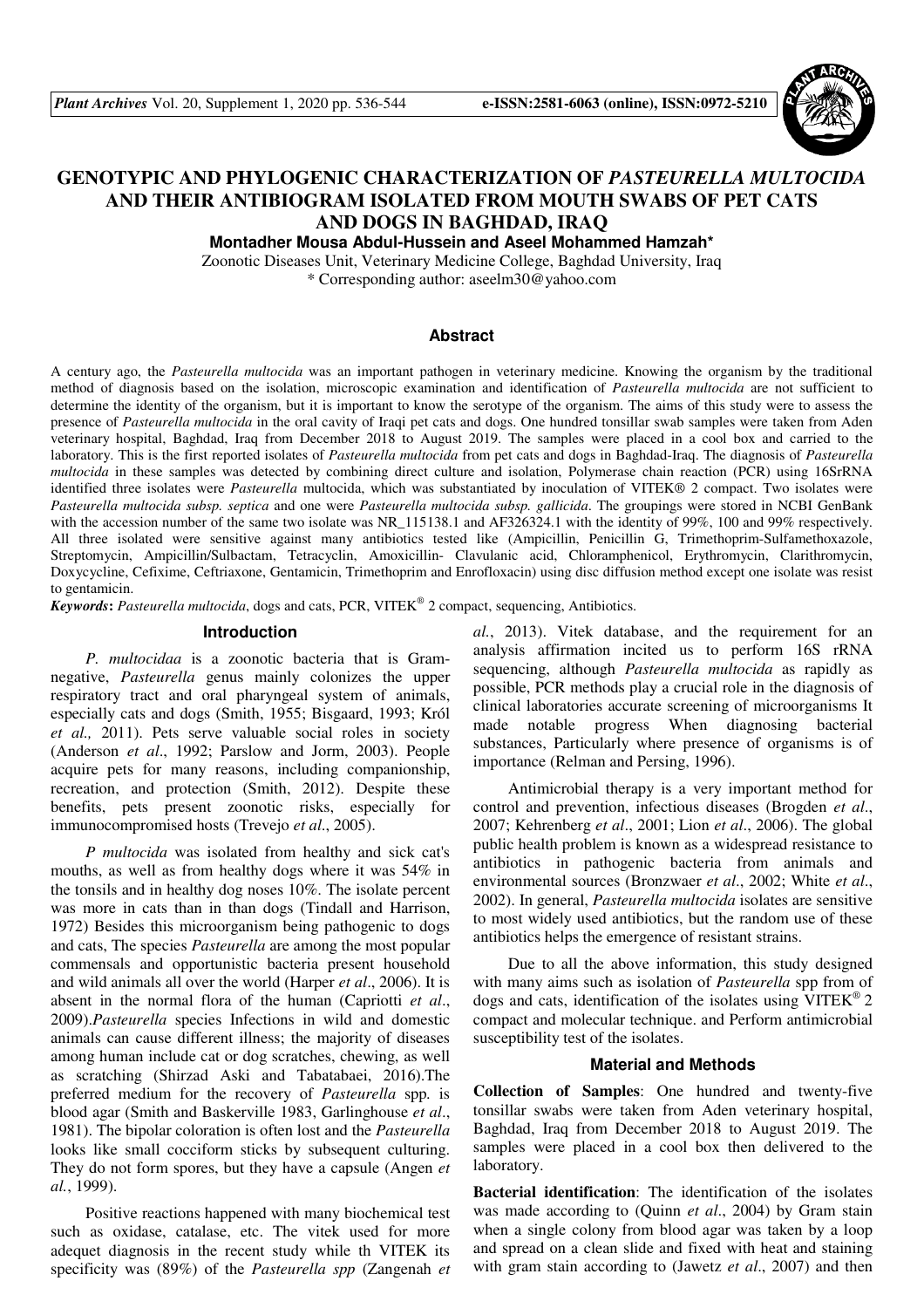the bacterial cell were examined under oil immersion, after that a set of Biochemical tests was done such as Oxidase, catalase, Indole test and Urease test

**Identification of isolates using VITEK® 2 system**: Each assay cards include 64 holes, each with a unique test base. Material tests different metabolic processes such as acidification, alkalinisation, hydrolysis of the enzymes, and Fermentable sugars. The visually transparent layer from both faces of the card enables sufficient oxygen delivery thus preserving a closed cavity.

**Antimicrobial sensitivity test :** the antimicrobial used were Ampecilin, Penicillin G, Trimethoprim-Sulfamethoxazole, Streptomycin, Ampicillin/Sulbactam, Tetracyclin, Amoxicillin-Clavulanic acid, Chloramphenicol, Erythromycin, Clarithromycin, Doxycycline, Cefixime, Ceftriaxone, Gentamicin, Trimethoprim and Enrofloxacin screened against *P. multocida* according to the Mueller-Hinton agar disk diffusion process

**DNA Extraction** : Genomic DNA was isolated from bacterial growth according to the protocol of ABIO pure Extraction.

**Primers:** The primers used in this study was 16srRNA gene The primers were amplified from plate-grown bacteria 16S1, 5 AGAGTTTGATCCTGGCTCAG, and 16S2, 3\_TACGGTTACCTTGTTACGACTT primer sequence (5' to 3').

**Gene sequence** : The gene sequence 16S rRNA has been established and the sequence was compared with the NCBI GenBank with the accession number.

## **Results**

## **1. Dog and Cat samples:**

 Over a six month period of study, the data of the animals samples summarized in the table (1).

| <b>Source of</b><br>samples | <b>Types of animals</b> | <b>Type of samples</b> | No. of samples | No. of isolates  | Percentage% |
|-----------------------------|-------------------------|------------------------|----------------|------------------|-------------|
|                             |                         | Tonsillar swabs        | 60             | $\boldsymbol{0}$ | $0\%$       |
| Aden veterinary             | Dog                     | Oral swabs             | 15             | $\boldsymbol{0}$ | $0\%$       |
| hospital                    |                         | Nasal swabs            | 10             | $\boldsymbol{0}$ | $0\%$       |
|                             | Cat                     | Tonsillar swabs        | 40             | 3                | $7.5\%$     |
|                             | Total                   |                        | 125            | 3                | $0.024\%$   |

Table 1 : Explaining the source, types, number of the samples of animal isolates:

**2: Identification of the bacteria**: The results showed the growth of non-heamolytic, small, rough, round, and greyish colonies on blood agar after incubation for 24 hrs at 37 °C as explained in Figure (1). *Pastuerella* apperars as small gramnegative coccobacilli, arranged in pairs or short chains as explained in Figure (2).



**Fig. 1** : Growth of *Pasteurella multocida* on blood agar after incubation for 24 hrs at 37 °C show non-heamolytic, small, round and greyish colonies.



**Fig. 2 :** *Pasteurella multocida* gram staining showed gram negative coccobacilli

A set of biochemical test done like Oxidase, Catalase, Indole, Urease and Sulfide Indole Motility test (SIM).

# **3. VITEK***®* 2 microbial ID/AST testing *system*

 The result of tests by using *VITEK®* 2 compact system shown in figure (3-5).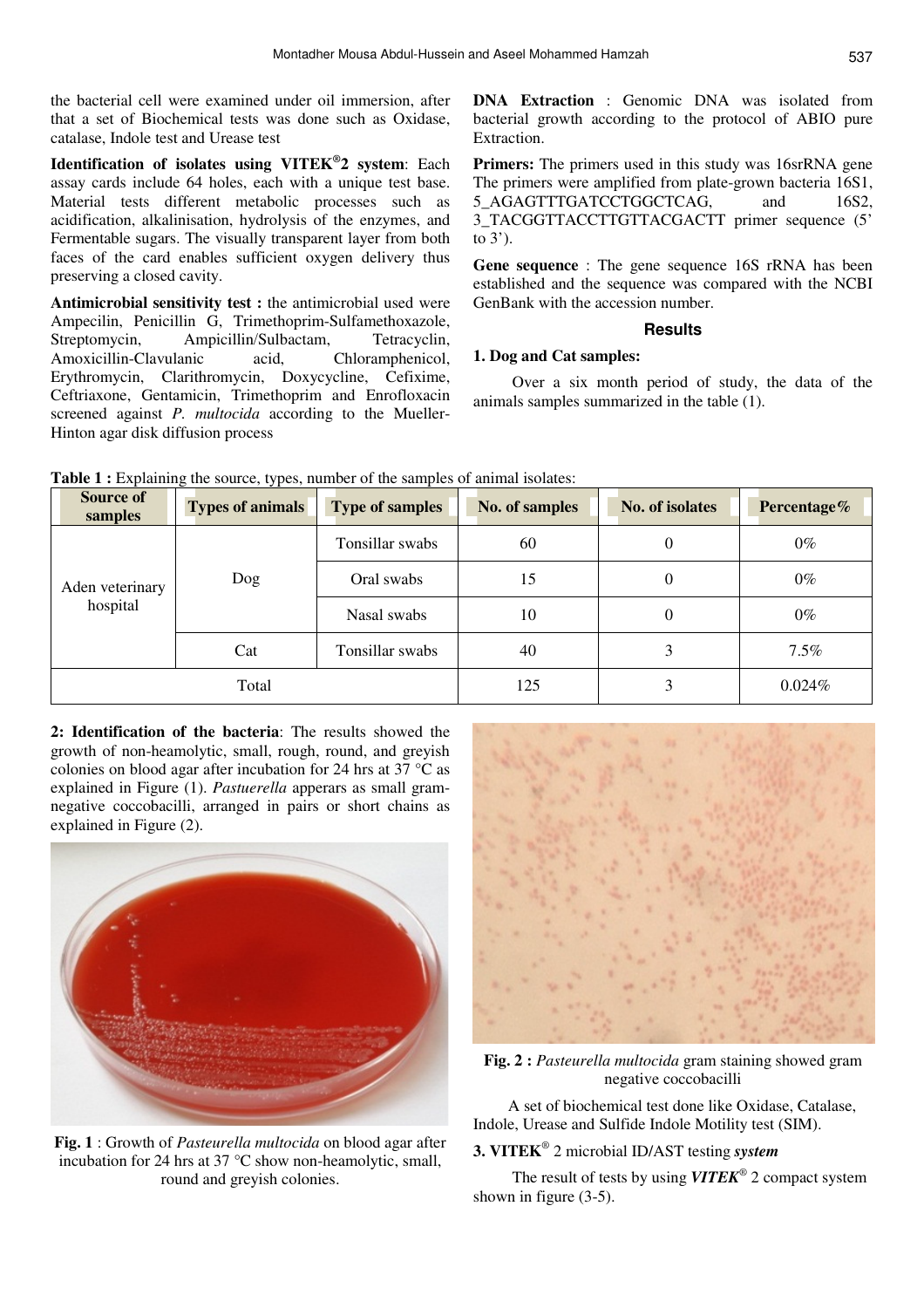| bioMérieux Customer:<br>System #:           |                                                                                                    |           |    |             |  |    | <b>Laboratory Report</b>                 |           |    |                                            |           |    | Printed Apr 27, 2019 08:38 CDT<br>Printed by: System |  |    |             |           |  |
|---------------------------------------------|----------------------------------------------------------------------------------------------------|-----------|----|-------------|--|----|------------------------------------------|-----------|----|--------------------------------------------|-----------|----|------------------------------------------------------|--|----|-------------|-----------|--|
| Patient Name: B1<br>Isolate: 1-1 (Approved) |                                                                                                    |           |    |             |  |    |                                          |           |    | Patient ID: gfjdjdf                        |           |    |                                                      |  |    |             |           |  |
|                                             | Card Type: GN Bar Code: 2410749103129503<br>Setup Technologist: Laboratory Administrator(Labadmin) |           |    |             |  |    |                                          |           |    | Testing Instrument: 00000B4B8137 (VITEK2C) |           |    |                                                      |  |    |             |           |  |
|                                             | Bionumber: 0001410150040001<br>Organism Quantity:                                                  |           |    |             |  |    | Selected Organism: Pasteurella multocida |           |    |                                            |           |    |                                                      |  |    |             |           |  |
|                                             |                                                                                                    |           |    |             |  |    |                                          |           |    |                                            |           |    |                                                      |  |    |             |           |  |
|                                             | <b>Biochemical Details</b>                                                                         |           |    |             |  |    |                                          |           |    |                                            |           |    |                                                      |  |    |             |           |  |
|                                             | APPA                                                                                               |           | l3 | ADO         |  | 14 | PyrA                                     |           | 5  | <b>IARL</b>                                |           | 17 | dCEL                                                 |  | 19 | <b>BGAL</b> |           |  |
|                                             | H <sub>2S</sub>                                                                                    |           | 11 | <b>BNAG</b> |  | 12 | AGLTp                                    |           | 13 | dGLU                                       | $+$       | 14 | <b>GGT</b>                                           |  | 15 | OFF         |           |  |
|                                             | <b>BGLU</b>                                                                                        |           | 18 | dMAL        |  | 19 | dMAN                                     | $^{(+)}$  | 20 | dMNE                                       | $\ddot{}$ | 21 | <b>BXYL</b>                                          |  | 22 | BAlap       |           |  |
| $\overline{2}$<br>10<br>17<br>23            | ProA                                                                                               |           | 26 | LIP         |  | 27 | PLE                                      |           | 29 | TyrA                                       | l+        | 31 | URE                                                  |  | 32 | dSOR        |           |  |
| 33                                          | <b>SAC</b>                                                                                         | $\ddot{}$ | 34 | dTAG        |  | 35 | dTRE                                     | $\ddot{}$ | 36 | CIT                                        |           | 37 | MNT                                                  |  | 39 | 5KG         |           |  |
| 40                                          | <b>ILATK</b>                                                                                       |           | 41 | AGLU        |  | 42 | <b>SUCT</b>                              |           | 43 | <b>NAGA</b>                                |           | 44 | AGAL                                                 |  | 45 | <b>PHOS</b> | $\ddot{}$ |  |
| 46                                          | GlyA                                                                                               |           | 47 | ODC         |  | 48 | LDC                                      |           | 53 | <b>IHISa</b>                               |           | 56 | CMT                                                  |  | 57 | <b>BGUR</b> |           |  |

nstalled VITEK 2 Systems Version: 08.01 **MIC Interpretation Guideline: AES Parameter Set Name:** 

Therapeutic Interpretation Guideline: AES Parameter Last Modified:

Page 1 of 1

Patient ID: dfhfd

Isolate Number: 1

Physician:

**Fig. 3 :** *VITEK®* 2 compact identify isolate as *P.multocida*.

bioMérieux Customer:

Microbiology Chart Report

Printed Sep 12, 2019 15:08 CDT

Patient Name: 2, . Location: Lab ID: 2

Organism Quantity: Selected Organism : Pasteurella canis

|                | <b>Biochemical Details</b> |        |    |             |    |              |    |              |     |              |    |             |  |
|----------------|----------------------------|--------|----|-------------|----|--------------|----|--------------|-----|--------------|----|-------------|--|
| $\overline{2}$ | APPA                       |        | 13 | ADO         |    | PyrA         | 15 | <b>IARL</b>  |     | dCEL         |    | <b>BGAL</b> |  |
| 10             | H <sub>2</sub> S           |        | 11 | <b>BNAG</b> | 12 | AGLTp        | 13 | dGLU         | 14  | <b>GGT</b>   | 15 | OFF         |  |
| 17             | <b>BGLU</b>                | $\sim$ | 18 | dMAL        | 19 | dMAN         | 20 | dMNE         | 21  | <b>BXYL</b>  | 22 | BAlap       |  |
| 23             | ProA                       |        | 26 | LIP         | 27 | PLE          | 29 | TyrA         | 31  | URE          | 32 | dSOR        |  |
| 33             | SAC                        |        | 34 | dTAG        | 35 | dTRE         | 36 | CIT          | 37  | MNT          | 39 | 5KG         |  |
| 40             | <b>ILATK</b>               |        | 41 | AGLU        | 42 | <b>SUCT</b>  | 43 | <b>NAGA</b>  | 44  | AGAL         | 45 | PHOS        |  |
| 46             | GlyA                       |        | 47 | ODC         | 48 | <b>LDC</b>   | 53 | <b>IHISa</b> | 56  | CMT          | 57 | <b>BGUR</b> |  |
| 58             | O129R                      |        | 59 | GGAA        | 61 | <b>IMLTa</b> | 62 | <b>ELLM</b>  | [64 | <b>ILATa</b> |    |             |  |

**Fig. 4 :** *VITEK®* 2 compact identify isolate as *P.canis*.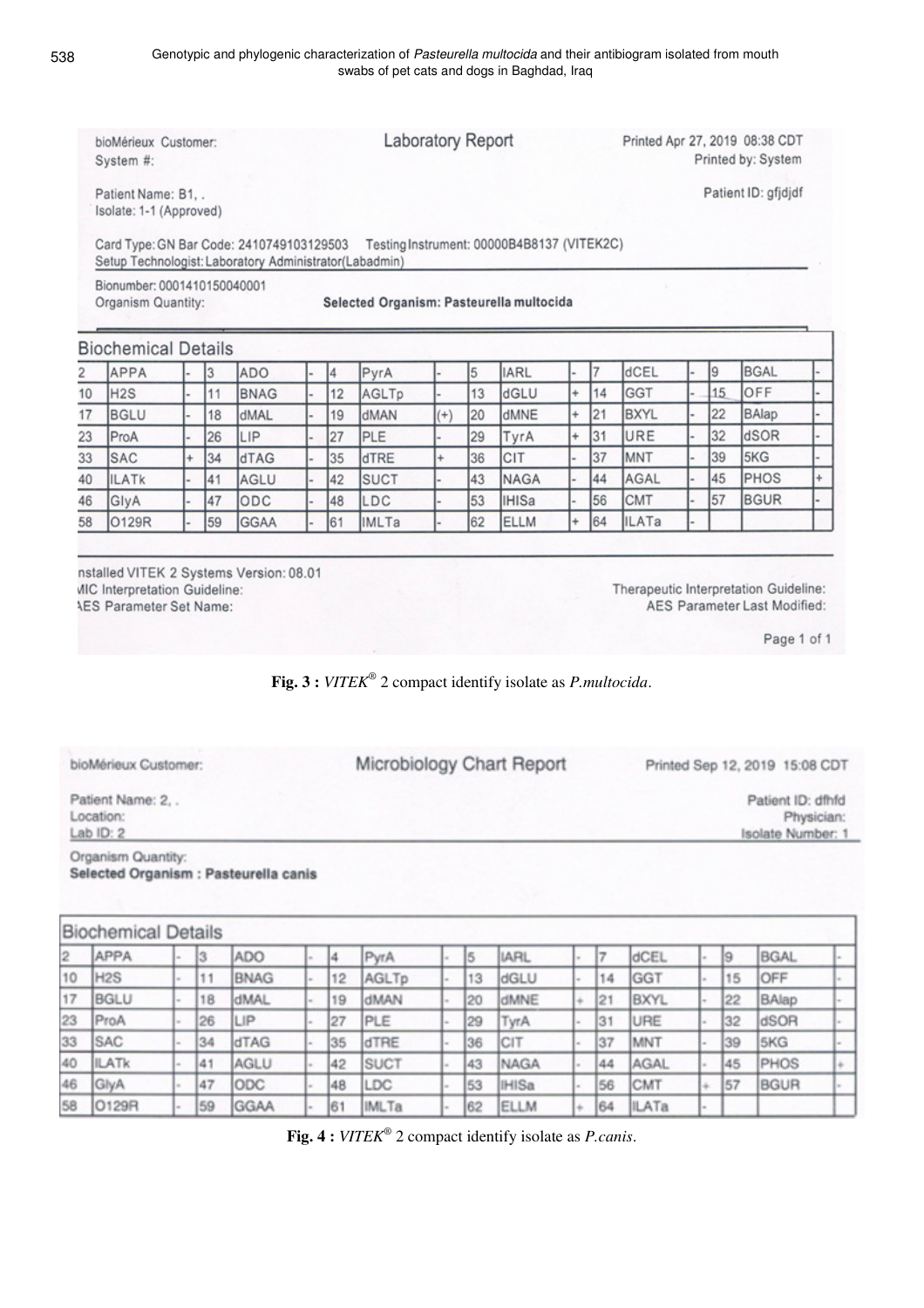| bioMérieux Customer:                      | Microbiology Chart Report | Printed Sep 12, 2019 15:07 CDT                           |
|-------------------------------------------|---------------------------|----------------------------------------------------------|
| Patient Name: 1<br>Location:<br>Lab ID: 1 |                           | Patient ID: ryturjutr<br>Physician:<br>Isolate Number: 1 |
| Organism Quantity:                        |                           |                                                          |

Selected Organism : Pasteurella canis

|    | <b>Biochemical Details</b> |       |    |             |    |              |    |              |   |     |              |    |             |  |
|----|----------------------------|-------|----|-------------|----|--------------|----|--------------|---|-----|--------------|----|-------------|--|
| 12 | APPA                       | ۰.    |    | <b>ADO</b>  | ١4 | PyrA         | 15 | <b>IARL</b>  |   |     | dCEL         | 19 | <b>BGAL</b> |  |
| 10 | H <sub>2S</sub>            | l ar  | 11 | <b>BNAG</b> | 12 | AGLTp        | 13 | dGLU         |   | 14  | GGT          | 15 | OFF         |  |
| 17 | BGLU                       | ı.    | 18 | dMAL        | 19 | dMAN         | 20 | dMNE         | ÷ | 12  | <b>BXYL</b>  | 22 | BAlap       |  |
| 23 | ProA                       | l ser | 26 | LIP         | 27 | PLE          | 29 | TyrA         |   | 31  | URE          | 32 | dSOR        |  |
| 33 | <b>SAC</b>                 |       | 34 | dTAG        | 35 | dTRE         | 36 | CIT          |   | 37  | MNT          | 39 | 5KG         |  |
| 40 | <b>ILATK</b>               |       | 41 | <b>AGLU</b> | 42 | SUCT         | 43 | NAGA         |   | 144 | AGAL         | 45 | PHOS        |  |
| 46 | GlyA                       |       | 47 | ODC         | 48 | LDC          | 53 | <b>IHISa</b> |   | 56  | <b>CMT</b>   | 57 | <b>BGUR</b> |  |
| 58 | O129R                      |       | 59 | <b>GGAA</b> | 61 | <b>IMLTa</b> | 62 | ELLM         | ÷ | 644 | <b>ILATa</b> |    |             |  |

**Fig. 5 :** *VITEK®* 2 compact identify isolate as *P.canis*.

## **4. Antibiogram profile**

*P. multocida* isolates from tonsillar swabs were screened for antimicrobial susceptibility against Ampecilin, *Penicillin G*, Trimethoprim-Sulfamethoxazole, Streptomycin, Ampicillin/Sulbactam, Tetracyclin, Amoxicillin- Clavulanic acid, Chloramphenicol, Erythromycin, Clarithromycin, Doxycycline, Cefixime, Ceftriaxone, Gentamicin, Trimethoprim and Enrofloxacin as shown in table (2).

**Table 2 :** Antimicrobial susceptibility against *P.multocida* isolates.

| No.            | <b>Antimicrobial type</b> | <b>Isolate No. 1</b> | <b>Isolate No.2</b> | <b>Isolate No. 3</b> |
|----------------|---------------------------|----------------------|---------------------|----------------------|
|                | <b>AUG</b>                | S                    | C.                  | S                    |
| $\overline{2}$ | PG                        | S                    | M <sub>S</sub>      | S                    |
| 3              | <b>SXT</b>                | S                    | S                   | S                    |
| 4              | Am                        | M <sub>S</sub>       | M <sub>S</sub>      | S                    |
| 5              | S                         | S                    | S                   | S                    |
| 6              | C                         | S                    | S                   | S                    |
|                | T                         | S                    | S                   | S                    |
| 8              | <b>DXT</b>                | S                    | $\mathbb{R}$        | S                    |
| 9              | <b>CXM</b>                | S                    |                     | S                    |
| 10             | <b>CRO</b>                | $\mathbb{R}$         | $\mathbb{R}$        | $\mathbf R$          |
| 11             | <b>CN</b>                 | $\mathbb{R}$         | S                   | S                    |
| 12             | ${\bf E}$                 | S                    |                     |                      |
| 13             | <b>SAM</b>                | S                    | $\mathbb{R}$        | S                    |
| 14             | TM                        | S                    | S                   | S                    |
| 15             | <b>ENF</b>                | S                    | S                   | S                    |
| 16             | <b>CLA</b>                | $\mathbb{R}$         | $\mathbb{R}$        | S                    |

 $-S$ = sensitive, I = intermediate, MS = moderate sensitive and R = resistant

## **5. Molecular study**



**Fig. 6:** Shows PCR product the band size 1500 bp. The product electrophoresed on 1% Agarose gel Which shows positive amplification of *Pasteurella miltocida.*



**Fig. 7:** Shows PCR product the band size 1500 bp. The product electrophoresed on 1% Agarose gel Which shows positive amplification of *Pasteurella miltocida.*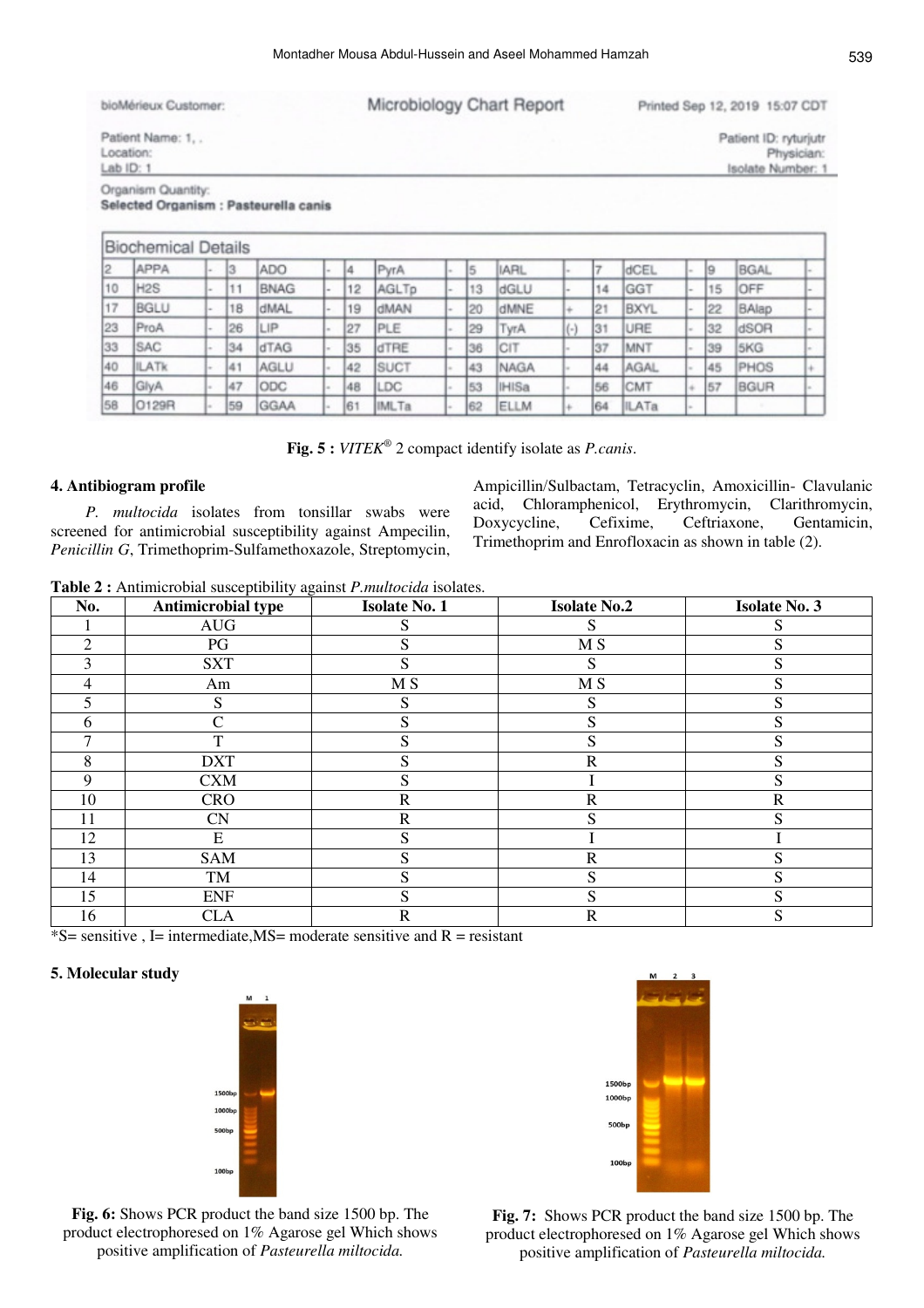Figure (6-7) shows the amplification of DNA product 1500 base pair of *Pasteurella* spp. then analyzed with gel electrophoresis to estimate the DNA product size depending on DNA marker (100 base pair DNA ladder). Then the samples were sent for identification to the genus level by Sequencing (figure 8,9), Which reveal that the three isolates confirmed as *Pasteurella multocida*.

|||||||||||||| |||||||||||||||||||||||||||||||||| Sbjct 759 AAACAGGATTAGATACCCTGGTAGTCCACGCTGTAA ACGCTGTCGATTT 807 NR  $115138.1 \rightarrow$ 

|||||||| ||||||||||| |||||||||||||| |||||||||||||||||||||| Sbjct 153 ACCGCGTAATCTCTGAGGAGTAAAGGGTGGGACCT CTTGGCCACCTGCCATAAGATGAGC 212

|||||||||||||||||||||||||||||||||||||||||||||||||||||||||| | Sbjct 393 AAGGCCTTCGGGTTGTAAAGTTCTTTCGGTAATGAG GAAGGGATGTTGTTAAATAGATGG 452 NR\_115138.1 of second strain  $\rightarrow$ 

||||| |||||||||||||||||||||||||||||||||||||||||||||||||||||| Sbjct 1438 CGCCCCCCCGAAGGTTAAGCTATCTACTTCTGGTAC AACCCACTCCCATGGTGTGACGGG 1379 ← NR  $115138.1$ 

|||||||||||||||||||||||||||||||||||||||||||||||||||| ||||||| Sbjct 1295 TGCAGACTCCAATCCGGACTTAGATGCACTTTCTGA GATTCGCTCAAGCTCGCACTCTCG 1236

| |||||||||||||||||||||||||||||||||||||||||||||||||||||||||| Sbjct 1115 CTAATCGCTGGCAACAAAGGATAAGGGTTGCGCTC GTTGCGGGACTTAACCCAACATTTC 1056

|||||||||||||||||||||||||||||||||||||| || ||||||||||||| | Sbjct 1055 ACAACACGAGCTGACGACAGCCATGCAGCACCTGT CTCAGAGCTCCCGAAGGCACACTCG 996

|||||||| ||||| ||||||||||||||||||||||||||||||||||||||||| Sbict 995 CATCTCTGCAAGCTTCTCTGGATGTCAAGAGTAGGT AAGGTTCTTCGCGTTGCATCGAAT 936

||||||||||||||||||||||||| |||||||||||||||||||||||||||||||||| Sbict 635 CTCTAGACTCCCAGTCTGAAATGCAATTCCCAAGTT AAGCTCGGGGATTTCACATCTCAC 576

← |||| ||||||||||||||||||||||||||||||||||||||||||||||||||||||| Sbjct 455 ATGCCATCTATTTAACAACATCCCTTCCTCATTACCG AAAGAACTTTACAACCCGAAGGC 396 NR 115138.1 of second strain

**Fig. 8 :** 16S ribosomal RNA, partial sequence Sequence ID: NR\_115138.1Length: 1468Number of Matches: 1

Range 1: 33 to 612GenBankGraphics of two strain *Pasteurella multocida subsp. septica*

Query 123 TGCAGACTCCAATCCGGACTTAGATGCACTTTCTGA GATTCGCTCAAGCTCGCACTCTCG 182 |||||||||||||||||||||||||||||||||||||||| |||||||||||||||||||

Sbjct 1291

TGCAGACTCCAATCCGGACTTAGATGCACTTTCTGA GATTYGCTCAAGCTCGCACTCTCG 1232 ←  $AF326324.1$ 

**Fig. 9 :** 16S ribosome RNA, component sequence ID: NR\_115138.1Length: 1468Number of Matches: 1 Range 1: 33 to 612GenBankGraphics of two strain *Pasteurella multocida subsp. gallicida*

The sequencing of 16s RNA gene amplified product from three Samples of tonsillar swabs of cats appeared that Sequence ID: NR 115138.1 for isolate No.1F has score 1383 and compatibility 99% for having one Transvertion (A>T) in the location 773 while No. 1R has score 1297 and compatibility 99% with standard in Gene Bank for having one Transition (C>T) in the location 1433 as shown in the figure (8 and 9). Sequence ID: AF 326324.1 for isolate No. 2F has score 1719 and compatibility 100% with standard in Gene Bank while 2R has score 1836 and compatibility 99% with standard in Gene Bank for having one Transition (Y>C) in the location 1251 as shown in the figure (8 and 9). Sequence ID: NR 115138.1 for isolate No. 3F has score 1020 and compatibility 99% with standard in Gene Bank for having four Transvertion (A>T, T>G, T>A and T>G) in the locations 161, 173, 189 and 190 respectively and two Transition (C>T and G>A) in the location 188 and 451 respectively while No. 3R has score 1831 and compatibility 98% with standard in Gene Bank for having 10 Transvertion (C>A, T>G, A>T, A>T, C>A, G>T, C>A, A>C, G>T, T>A) in the locations 1243, 1114, 1017, 999, 998, 996, 987, 985, 984 and 977 respectively and six Transition (G>A, C>T, A>G, C>T, A>G and C>T) in the locations 1016, 1013, 986, 978, 600, 45 respectively as shown in the figure (8 and 9).

# **6. Phylogenetic tree of** *Pasteurella multocida* **subsp.**  *septica* **16s rRNA**

The Molecular Evolutionary Genetics Analysis (MEGA) software version 6.0.Sequences of phylogenetic tree diagram that displayed the highest identity (>98%) and full coverage (> 99 per cent), by independent contrast. The adjacent tree was designed for phylogenetic analysis as shown (figure 10). According to the Phylogenetic tree and even the comparison table, the genetic element between Iraq and global isolates is comprehensive. When comparison between *Pasteurella multocida* subsp. *septica* isolated from different sources and reported in the National Center for Biotechnology Information (NCBI) have been sequenced (ID: EF579833.1, ID: AY299314.1, ID: NR\_115138.1, ID: AF326325.1, ID: AF225205.1, ID: LR134514.1, ID: HM746990.1, ID: CP020347.1, ID: AY999017.1, ID: JF317218.1, ID: AY634646.1 and ID: MN517822.1) The highest identity ( $> 98$  percent) and maximum coverage ( $> 99$ percent) were consistent with both the isolation source respectively, and expect 0.0 with gene bank show in table(3).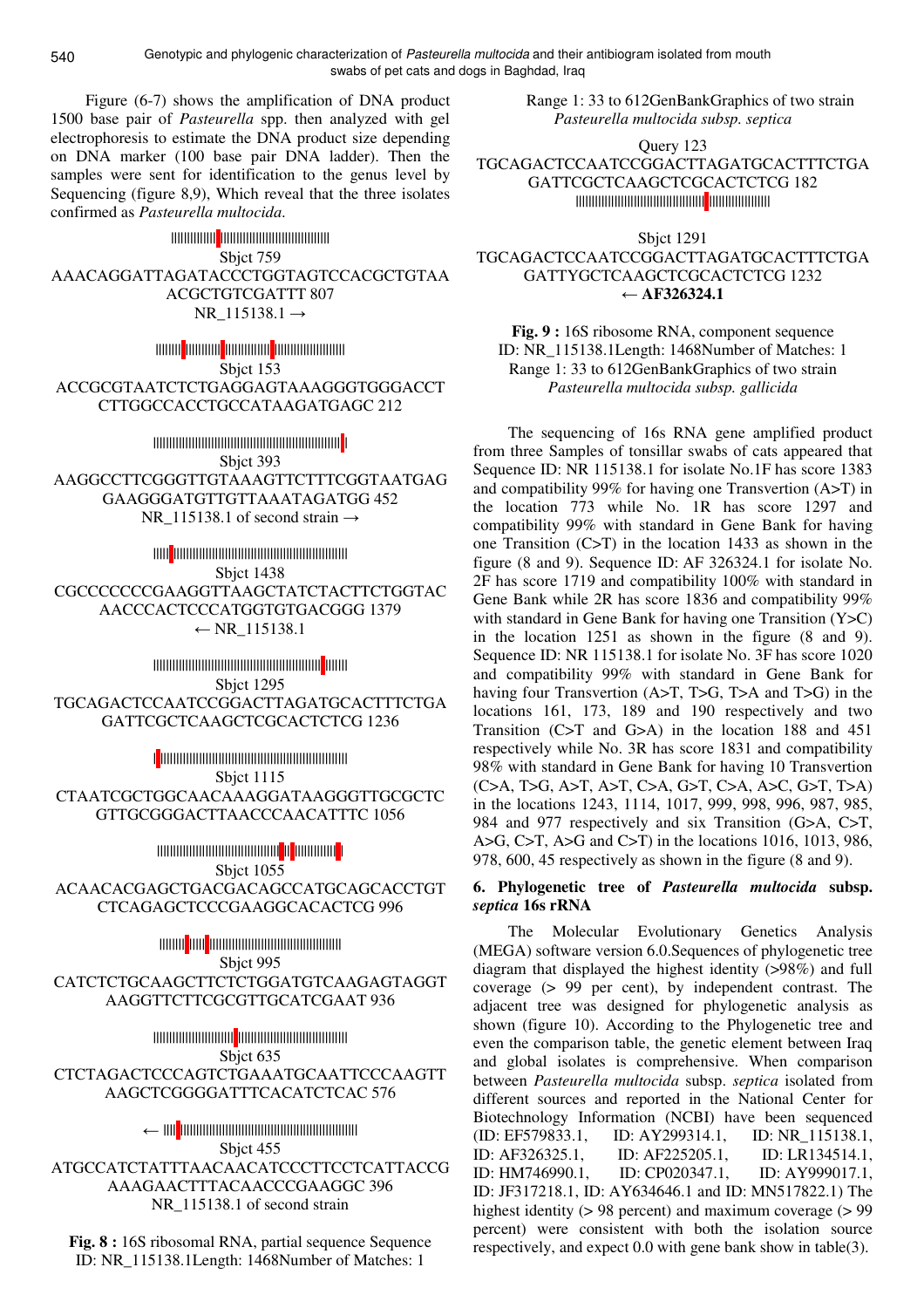

**Table 3 :** Illustrates the genetic relatedness isolates of among different countries

| <b>Accession</b> | Country        | <b>Source</b>                        | <b>Compatibility</b> |
|------------------|----------------|--------------------------------------|----------------------|
| ID: EF579833.1   | Switzerland    | Pasteurella multocida subsp. septica | 99%                  |
| ID: AY299314.1   | Scotland       | Pasteurella multocida subsp. septica | 99%                  |
| ID: NR_115138.1  | Scotland       | Pasteurella multocida subsp. septica | 99%                  |
| ID: AF326325.1   | Denmark        | Pasteurella multocida subsp. septica | 99%                  |
| ID: AF225205.1   | <b>USA</b>     | Pasteurella multocida subsp. septica | 99%                  |
| ID: LR134514.1   | United Kingdom | Pasteurella multocida subsp. septica | 99%                  |
| ID: HM746990.1   | Germany        | Pasteurella multocida subsp. septica | 99%                  |
| ID: CP020347.1   | France         | Pasteurella multocida subsp. septica | 99%                  |
| ID: AY999017.1   | China          | Pasteurella multocida subsp. septica | 99%                  |
| ID: JF317218.1   | Hungary        | Pasteurella multocida subsp. septica | 99%                  |
| ID: AY634646.1   | Norway         | Pasteurella multocida subsp. septica | 99%                  |
| ID: MN517822.1   | Serbia         | Pasteurella multocida subsp. septica | 99%                  |

## **7: Phylogenetic tree of** *Pasteurella multocida* **subsp.**  *gallicida* **16s rRNA**

The program Molecular Evolutionary Genetics Analysis (MEGA) edition 6.0.Phylogenetic structure map sequences displaying the highest identity (> 98 percent) and good coverage (> 99 percent) by independent comparison. The corresponding tree was planned to be analysed phylogenetically show in figure (11). Neighbor-joining tree was designed for studying phylogenetics. The genetic element between Iraq with the world's isolates is analyzed compared with the phylogenetic tree and the table of comparisons. When comparison between *Pasteurella multocida* subsp. *gallicida* derived and derived from different sources, registered in the National Center for Biotechnology Knowledge (NCBI) (ID: LR134298.1, ID: NR\_115136.1, ID: AF326324.1, ID: AF326323.1, ID: NR\_041811.1, ID: AF224297.1) respectively with the source of isolation showed compatibility the highest identity (>98%) and maximum coverage (>99%) and expect 0.0 with gene bank show in table (4).



**Fig. 11 :** Neighbor-joining tree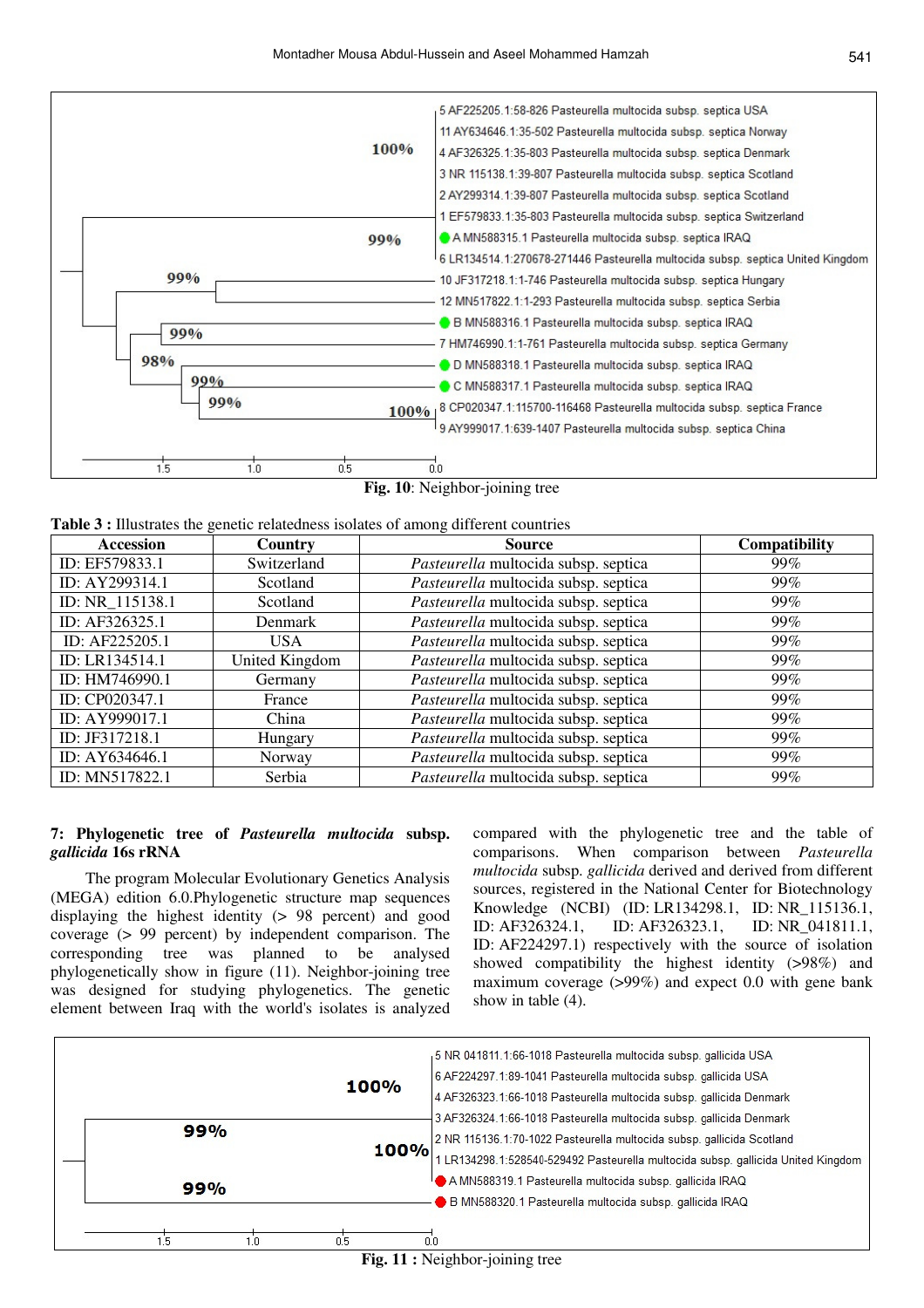| <b>Accession</b> | Country        | <b>Source</b>                          | <b>Compatibility</b> |
|------------------|----------------|----------------------------------------|----------------------|
| ID: LR134298.1   | United Kingdom | Pasteurella multocida subsp. gallicida | $100\%$              |
| ID: NR 115136.1  | Scotland       | Pasteurella multocida subsp. gallicida | 100%                 |
| ID: AF326324.1   | Denmark        | Pasteurella multocida subsp. gallicida | 99%                  |
| ID: AF326323.1   | <b>Denmark</b> | Pasteurella multocida subsp. gallicida | 100%                 |
| ID: NR 041811.1  | USA            | Pasteurella multocida subsp. gallicida | $100\%$              |
| ID: AF224297.1   | <b>USA</b>     | Pasteurella multocida subsp. gallicida | $100\%$              |

**Table 4 :** Illustrates the genetic relatedness isolates of among different countries

## **Discussion**

This is the first report from dogs and cats on isolation, genotype and phylogenic analysis of *Pasteurella multocida* in Iraq, the prevalence of *P.multocidaa* (7.5%, n=3/40) in cat found in this study that level agree with (Ewers *et a* 2006) although it was lower than the other recorded in the previous studies in the world (Baldrias *et al.,* 1988; Ganiere *et al.*, 1993). Muhairwa *et al.* (2001) found 51% prevalence in cat and 4% in dog, whereas Wilson and Ho*.* (2013) found 75 % prevalence in cat and Lefebvre *et al.* (2006) found 29% in dog. The lower rate of *P.multocidaa* observed in this analysis could be attributed to the age and breed differences of cats as well as the resistance of pet cat due to improved management, vaccination and nutrition.

28-90% of apparently normal dogs and cats were noted to carry *Pasteurella* in their oropharynx in different studies (Saphir *et al.,* 1976; Baldrias *et al.,* 1988; Ganiere *et al.*, 1993).

Dogs are the animal most often involved in bite cases, while cat bites cause secondary infections three times as often, It is interesting that all three isolates of the *Pasteurella* described in this report were recovered from mouth swabs of cat (Aghababian *et al.,* 1980; Butler, 2015).

Finally the three Gram-negative isolates two species were graded with positive catalase and oxidase reactions as *P.multocidaa* and one *as P.canis* in vitek 2 compact which has misidentified the species of *P.canis* the species name *P. canis* In Program Server Vitek 2 diagnosed as *P.multocidaa subsps gallicida* in PCR technique, On that basis, the Vitek 2 system database included only *P.multocidaa P. canis, P. aerogenes,* and *P.pneumotropica* for identification, and *P. multocidaa subsps gallicida* Until now, recommendations to producers to enhance their systems have not been included in the database; Nevertheless, Commercial identity systems such as Vitek 2 are restricted also relevant for standard laboratories of clinical microbiology Since not all laboratories have been equipped for molecular assay handling, this should definitely be of benefit to clinical microbiologists Vitek 2 also gives the biochemical differential characteristics of oxidase, catalase, ornithine decarboxylase, urease activity, and production of indole, although Vitek 2 actually contains In the registry *P. canis*., gallicidal strain had both been misidentified as *P. canis*. Such results have apparently shown that common identification systems are ineffective in the correct the description of the genus *Pasteurella*, In particular, *P.multocidaa subsp. gallicida*. Consequently, a remarkably underestimated isolation frequency of *P.multocidaa subsp gallicida*. Misidentification of the species may be attributed to *P.canis*, Where VITEK 2 did not perform well and could only classify the isolates (48.5 percent) (Zangenah *et al.,* 2013).

The two subspecies of *P.multocidaa* (subspecies multocida and septica) formed the majority of the strains. These two subspecies were also mainly recorded in other animals.

Gram stain does not detect *Pasteurella* species in about 50 per cent of cases (Satomura *et al.,* 2009).

In the present study, fluoroquinolone (enrofloxacin), Trimethoprim-Sulfamethoxazole, Chloramphenicol, Tetracycline, Streptomycin, Amoxicillin-Clavulanic acid and Trimethoprim-Sulfamethoxazole have been found to be more effective than moderately suscebtiple beta-lactams (penicillin, ampicillin). Hence for the therapy of *P.multocida*a disease, these agents are suggested as empirical antimicrobials. *P.multocida*a isolates previously reported resistance to ceftrioxone (San Millan *et al.,* 2009). Nonetheless, the present study showed a relatively higher tolerance, as this medication is the antibiotics most widely used in pets in Iraq, Its the recurrent use of tolerance levels in this study is reflected in such the use of antimicrobials cautiously and supplemented by high levels of doxycycline and gentamicin, ampicillin / sulbactam and clarithromycin tolerance by susceptibility tests Based on high rates of resistance to doxycycline and gentamicin, ampicillin / sulbactam and clarithromycin, such antimicrobial agents should be cautiously used and followed by sensitivity tests In addition, ongoing monitoring of the resistance for antimicrobials in respiratory illnesses like *P.multocida*, Because of this increased to the use of antimicrobial medication and the current resistant emerging strain. PCR offers a sensitive, accurate and rapid method for identifying *P.multocida* isolates, regardless of the sample purity (Townsend *et al.,* 1998). Polymerase chain reaction and sequence-based study of ribotyping Phenotypic replacements have now been rendered using universal primers for the 16sRNA gene or rpoB gene sequencing approaches to classify, describe and distinguish *P.multocida* and other *Pasteurella* spp. (Wilson *et al.,* 2013; Zbinden *et al.,* 2015).

*P.multocidaa* subsp. septica Isolated from various sources including cat and avain (Fegan *et al.,* 1995; Kuhnert *et al.,* 2000 and Petersen *et al.,* 2001) Probably as a result of their predatorprey relationship, cats have developed *P.multocida*a strains adapted to the avian (Davies, 2004).

The creation of genomic subtractive hybridization has revolutionized the quest for virulence genes in pathogenic bacteria by using a virulent and similar strain to improve pathogenicity-related DNA fragments isolation, Furthermore, this technique is capable of isolating species-specific sequences that are useful for identifying bacterial species. A modified magnetic cloning strategy involving the use of Dynabeads created a cloned fragment that was subsequently analyzed with hybridization (Townsend *et al.,* 1998)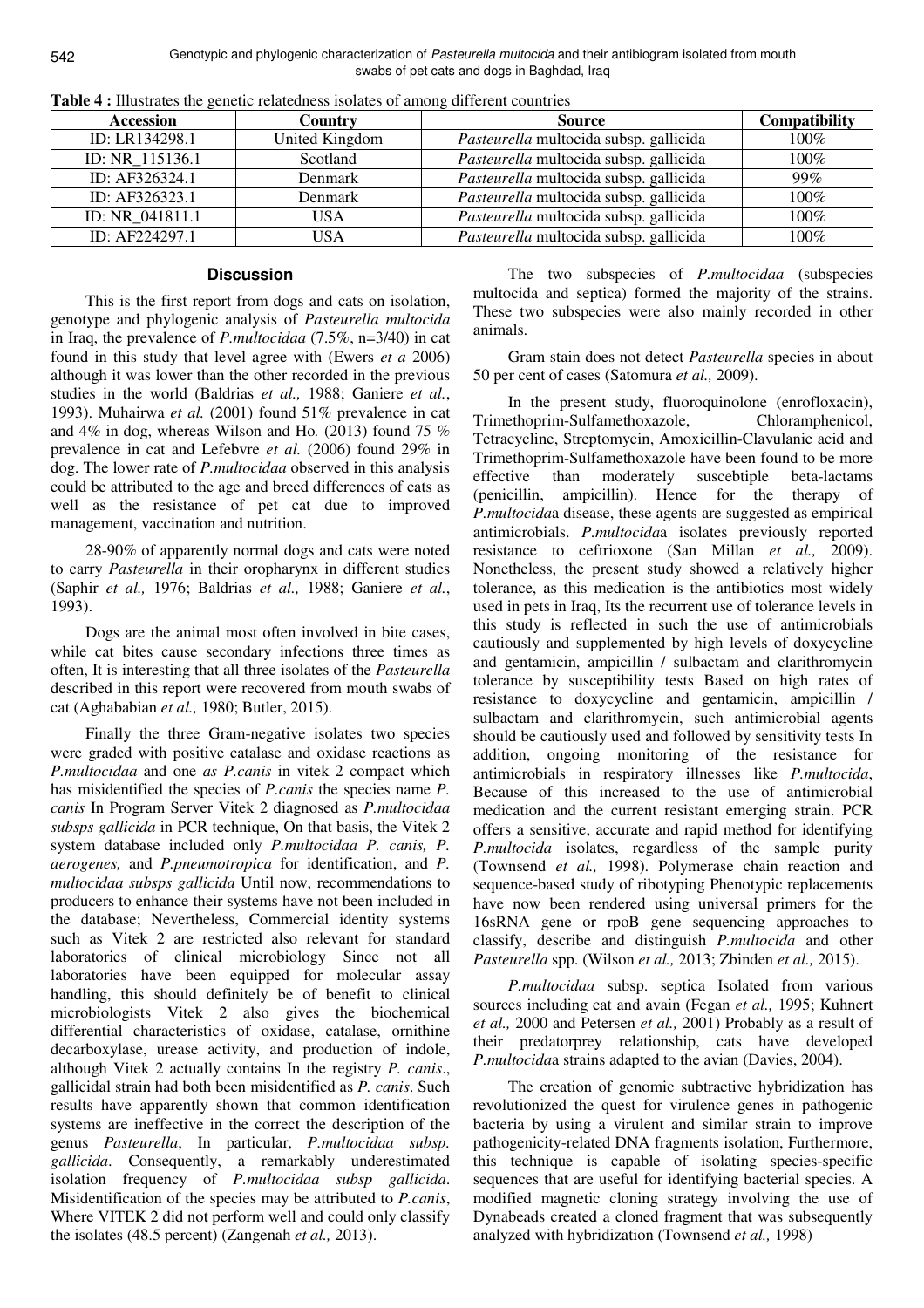#### **References**

- Aghababian, R.V. and Conte Jr, J.E. (1980). Mammalian bite wounds. Annals of emergency medicine, 9(2): 79-83.
- Anderson, W.P.; Reid, C.M. and Jennings, G.L. (1992). Pet ownership and risk factors for cardiovascular disease. Medical Journal of Australia, 157(5): 298-301.
- Angen, Q.; Mutters, R.; Caugant, D.A.; Olsen, J.E. and Bisgaard, M. (1999). Taxonomic relationships of the [*Pasteurella*] haemolytica complex as evaluated by DNA-DNA hybridizations and 16S rRNA sequencing with proposal of *Mannheimia haemolytica* gen. nov., comb, nov., *Mannheimia granulomatis* comb. nov., *Mannheimia glucosida* sp. nov., *Mannheimia ruminalis* sp. nov. and *Mannheimia varigena* sp. nov. International Journal of Systematic and Evolutionary Microbiology, 49(1): 67-86.
- Baldrias, L.; Frost, A.J. and O'boyle, D.E.N.I.S.E. (1988). The isolation of *Pasteurella*‐like organisms from the tonsillar region of dogs and cats. Journal of small animal practice, 29(1): 63-68.
- Bisgaard, M. (1993). Ecology and significance of *Pasteurella*ceae in animals. Zentralbl Bakteriol, 279: 7– 26.
- Brogden, K.A.; Nordholm, G. and Ackermann, M. (2007). Antimicrobial activity of cathelicidins BMAP28, SMAP28, SMAP29, and PMAP23 against *Pasteurella* multocida is more broad-spectrum than host species specific. Veterinary microbiology, 119(1): 76-81.
- Bronzwaer, S.L.; Cars, O.; Buchholz, U.; Mölstad, S.; Goettsch, W.; Veldhuijzen, I.K. and Degener, J.E. (2002). The relationship between antimicrobial use and antimicrobial resistance in Europe. Emerging infectious diseases, 8(3): 278.
- Butler, T. (2015). Capnocytophaga canimorsus: an emerging cause of sepsis, meningitis, and post-splenectomy infection after dog bites. European Journal of Clinical Microbiology & Infectious Diseases, 34(7): 1271-1280.
- Capriotti, J.A.; Pelletier, J.S.; Shah, M.; Caivano, D.M. and Ritterband, D.C. (2009). Normal ocular flora in healthy eyes from a rural population in Sierra Leone. International ophthalmology, 29(2): 81-84.
- Davies, R.L. (2004). Genetic diversity among *Pasteurella* multocida strains of avian, bovine, ovine and porcine origin from England and Wales by comparative sequence analysis of the 16S rRNA gene. Microbiology, 150(12): 4199-4210.
- Ewers, C.; Lübke-Becker, A.; Bethe, A.; Kießling, S.; Filter, M. and Wieler, L.H. (2006). Virulence genotype of *Pasteurella* multocida strains isolated from different hosts with various disease status. Veterinary microbiology, 114(3-4): 304-317.
- Fegan, N.; Blackall, P.J. and Pahoff, J.L. (1995). Phenotypic character-isation of *Pasteurella* multocidaisolates from Australianpoultry. Vet Microbiol., 47: 281–286.
- Ganiere, J.P.; Escande, F.; Andre, G. and Larrat, M. (1993). Characterization of *Pasteurella* from gingival scrapings of dogs and cats. Comparative immunology, microbiology and infectious diseases, 16(1): 77-85.
- Garlinghouse, J.L.; DiGiacomo, R.F.; Van, J.H.G. and Condon, J. (1981). Selective media for *Pasteurella* multocida and Bordetella bronchiseptica. Laboratory animal science, 31(1): 39-42.
- Giordano, A.; Dincman, T.; Clyburn, B.E.; Steed, L.L.; Rockey, D.C. (2015). Clinical features and outcomes of

*Pasteurella multocida* infection. Medicine (Baltimore). 94: e1285.

- Harper, M.; Boyce, J.D. and Adler, B. (2006). *Pasteurella* multocida pathogenesis: 125 years after Pasteur. FEMS microbiology letters, 265(1): 1-10.
- Kehrenberg, C.; Schulze-Tanzil, G.; Martel, J.L.; Chaslus-Dancla, E. and Schwarz, S. (2001). Antimicrobial resistance in *Pasteurella* and Mannheimia: epidemiology and genetic basis. Veterinary research, 32(3-4): 323-339.
- Król, J.; Bania, J.; Florek, M.; Pliszczak-Król, A. and Staroniewicz, Z. (2011). Polymerase chain reaction– based identification of clinically relevant *Pasteurella*ceae isolated from cats and dogs in Poland. Journal of Veterinary Diagnostic Investigation, 23(3): 532-537.
- Kuhnert, P.; Boerlin, P.; Emler, S. (2000). Phylogeneticanalysis of *Pasteurella multocida* subspecies and molecular identification of feline *P.multocida*asubsp.septicaby 16SrRNA gene sequencing. Int J Med Microbiol 290: 599–604.
- Lefebvre, S.L.; Waltner-Toews, D.; Peregrine, A.S.; Reid-Smith, R.; Hodge, L.; Arroyo, L.G. and Weese, J.S. (2006). Prevalence of zoonotic agents in dogs visiting hospitalized people in Ontario: implications for infection control. Journal of Hospital Infection, 62(4): 458-466.
- Lion, C.; Conroy, M.C.; Carpentier, A.M. and Lozniewski, A. (2006). Antimicrobial susceptibilities of *Pasteurella* strains isolated from humans. International journal of antimicrobial agents, 27(4): 290-293.
- Muhairwa, A.P.; Mtambo, M.M.A.; Christensen, J.P. and Bisgaard, M. (2001). Occurrence of *Pasteurella* multocida and related species in village free ranging chickens and their animal contacts in Tanzania. Veterinary microbiology, 78(2): 139-153.
- Nollet, V.; Souply, L.; Rosolen, B.; Mohseni-Zadeh, M.; Martinot, M. (2016). Risk factors for invasive pasteurellosis: a retrospective case study. Eur J Clin Microbiol Infec Dis., 35: 1975–81.
- Parslow, R.A. and Jorm, A.F. (2003). Pet ownership and risk factors for cardiovascular disease: another look. Medical Journal of Australia, 179(9): 466-468.
- Petersen, K.D.; Christensen, H. and Bisgaard, M. (2001). Genetic diversity of *Pasteurella* multocida fowl cholera isolates as demonstrated by ribotyping and 16S rRNA and partialatp Dsequence comparisons. Microbiology, 147: 2739–2748.
- Relman, D.A. and Persing, D. (1996). Genotypic methods for microbial identification. In D.H. Persing (edn), PCR protocols for emerging infectious diseases: a: supplement to Diagnostic Molecular Microbiol. 3-31.
- San, M.A.; Escudero, J.A.; Gutierrez, B.; Hidalgo, L.; Garcia, N.; Llagostera, M. and Gonzalez-Zorn, B. (2009). Multiresistance in *Pasteurella* multocida is mediated by coexistence of small plasmids. Antimicrobial agents and chemotherapy, 53(8): 3399- 3404.
- Saphir, D.A. and Carter, G.R. (1976). Gingival flora of the dog with special reference to bacteria associated with bites. J. Clin. Microbiol., 8: 344-349.
- Satomura, A.; Yanai, M.; Fujita, T.; Arashima, Y.; Kumasaka, K.; Nakane, C. and Okada, K. (2010). Peritonitis associated with *Pasteurella* multocida: